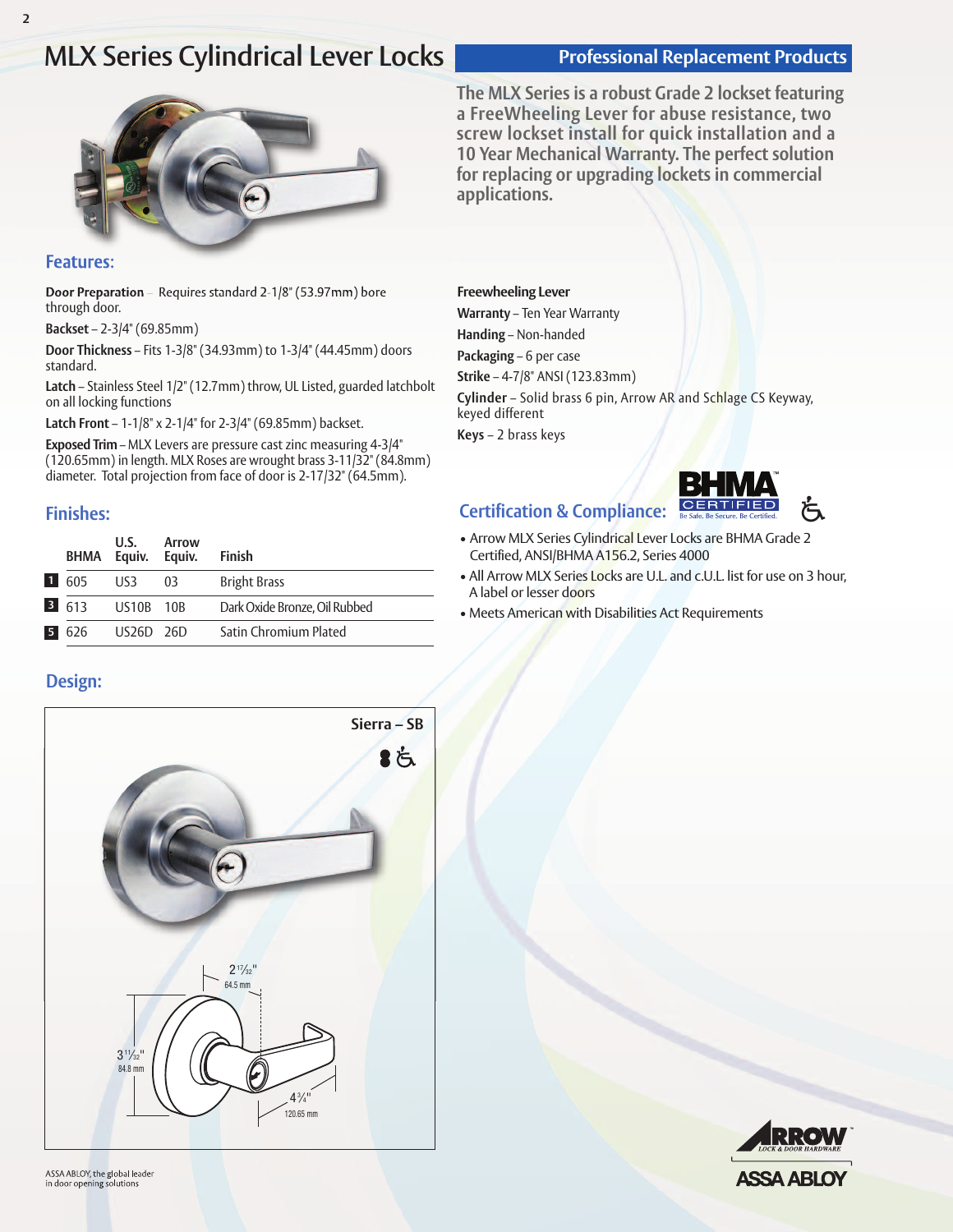# **MLX Series Cylindrical Lever Locks**

## **Functions:**

| <b>ARROW</b><br><b>STANDARD</b> | <b>FUNCTION</b> |    | <b>DESCRIPTION</b>                                                                                                                                                                                                                               |
|---------------------------------|-----------------|----|--------------------------------------------------------------------------------------------------------------------------------------------------------------------------------------------------------------------------------------------------|
| MLX01                           | Passage         | ∣⊽ | Latchbolt operated by lever either side.                                                                                                                                                                                                         |
| <b>MLX72</b>                    | <b>Privacy</b>  |    | Latchbolt operated by lever either side except when inside<br>turnbutton locks outside. Unlocked by rotating button or by<br>using tool outside.                                                                                                 |
| MLX08                           | 1/2 Dummy Trim  |    | Rigid trim for one side of door only.<br>Used as pull or to match active trim.                                                                                                                                                                   |
| <b>MLX81</b>                    | <b>Entrance</b> |    | Latchbolt operated by lever either side except when<br>outside lever is locked by turn-button inside. When<br>outside lever is locked, latchbolt operated by key<br>outside or turning inside lever. Inside button must<br>be manually released. |
| <b>MLX82</b>                    | Storeroom       | ů  | Outside lever always locked. Latchbolt operated by key in<br>outside lever, or by turning inside lever.                                                                                                                                          |
| MLX87                           | Classroom       |    | Latchbolt operated by lever either side except when key<br>outside locks outside lever. Inside lever always free. Key<br>outside locks/unlocks outside lever only.                                                                               |

## **Latches & Strikes: Installation:**



## **Order Example:**

**Example:** To order a MLX Series entry function lockset with a Sierra design lever, satin stainless steel finish, with an R21 strike, and 2-3/4" deadlocking latch, keyed different:

**Specify:**

| Standard: | <b>MLX</b>    | 81       | SB     | 26 <sub>D</sub> | 306    | R <sub>21</sub> | КD     | <b>XXX</b>               |  |
|-----------|---------------|----------|--------|-----------------|--------|-----------------|--------|--------------------------|--|
|           | <b>Series</b> | Function | Design | Finish          | Strike | Latch           | Keying | Options<br>(if required) |  |